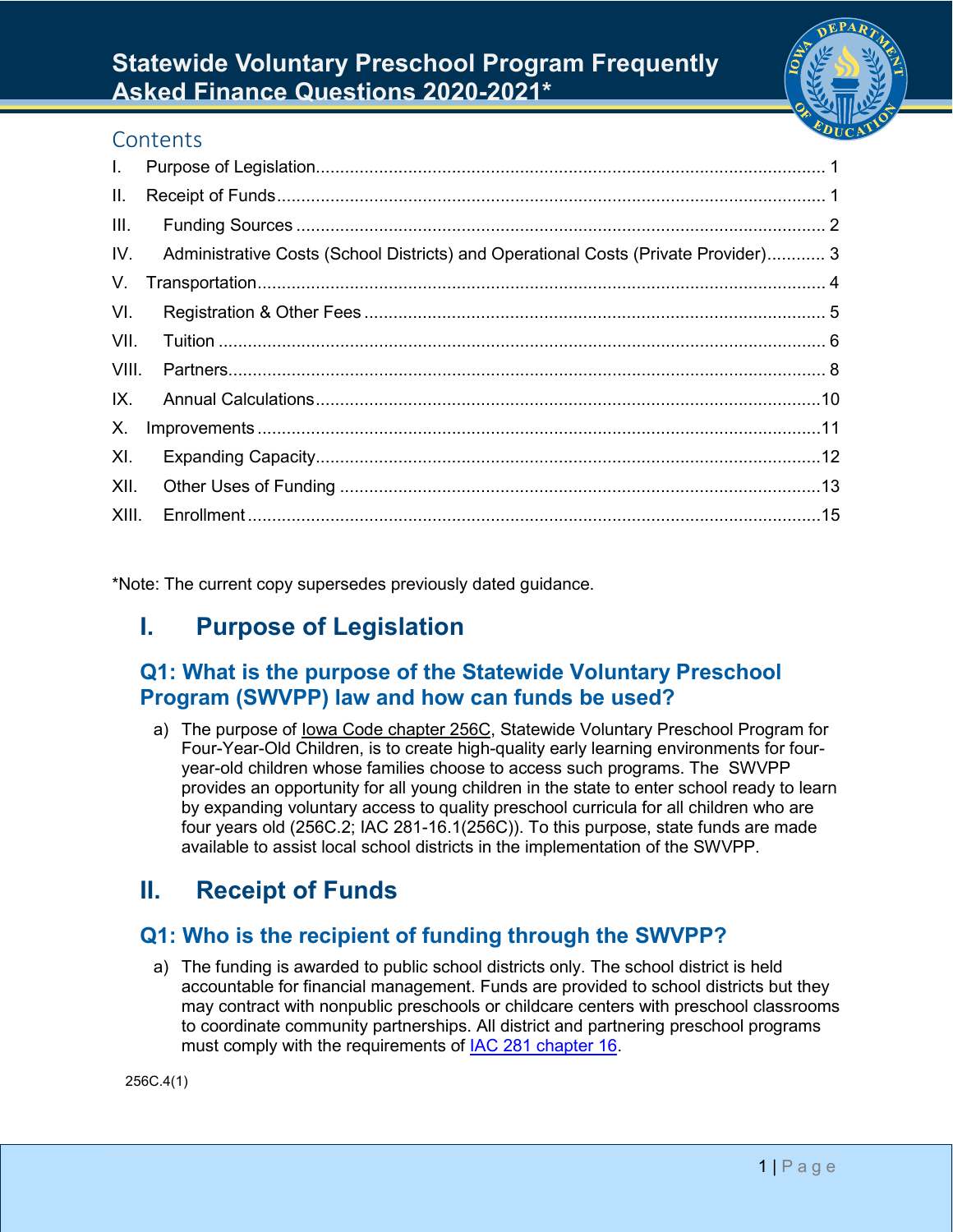## <span id="page-1-0"></span>**III. Funding Sources**



#### **Q1: Can preschoolers served by different funding sources attend the same SWVPP classroom?**

a) Yes. A district is encouraged to include Early Childhood Special Education, Head Start, Early Childhood Iowa (ECI), Shared Visions and Title I funded preschool programs as long as there is no supplanting of funds or duplicate charges to funding. The restriction on duplicate charges means the same service to a child cannot be charged to more than one funding source or charged more than once to each funding source (e.g., a child coded as SWVPP Program 1 and 2 in the same school district or different school districts). The restriction on supplanting means that categorical funding cannot be used to provide services required by federal or state law to another source, and that general purpose resources cannot be diverted for other purposes because of the availability of categorical funding.

256C.4(1)(c)-(d); 256C.4(2)(b); 281 IAC 98.1-.2

## **Q2: May districts use other state or federal funds (ECI, Head Start, Shared Visions, Title I, etc.) and preschool foundation aid funds for the same child during the same time?**

a) No. Other state or federal funds may not be used to pay for the same 10 hours of preschool instruction funded through the SWVPP. These funds may be used to extend the preschool day if permitted by the legislation enacting the state or federal funds. However, a child may not be supported by two funding sources during the same portion of the day, as this would represent a situation of duplicate charges (as referenced in Q1 in this section).

256C.4(1)(c)-(d); 256C.4(2)(b); 281 IAC 98.2

### **Q3: May the district seek other sources of public or private funding to support a SWVPP, such as low income funding or church scholarships?**

a) Yes. The collaborative conversations and meetings the school district would conduct with stakeholders would include developing a plan to support implementation and use of various needed funds to support the program. The district may not supplant existing funding.

<span id="page-1-1"></span>256C.4(1)(b); 281 IAC 98.1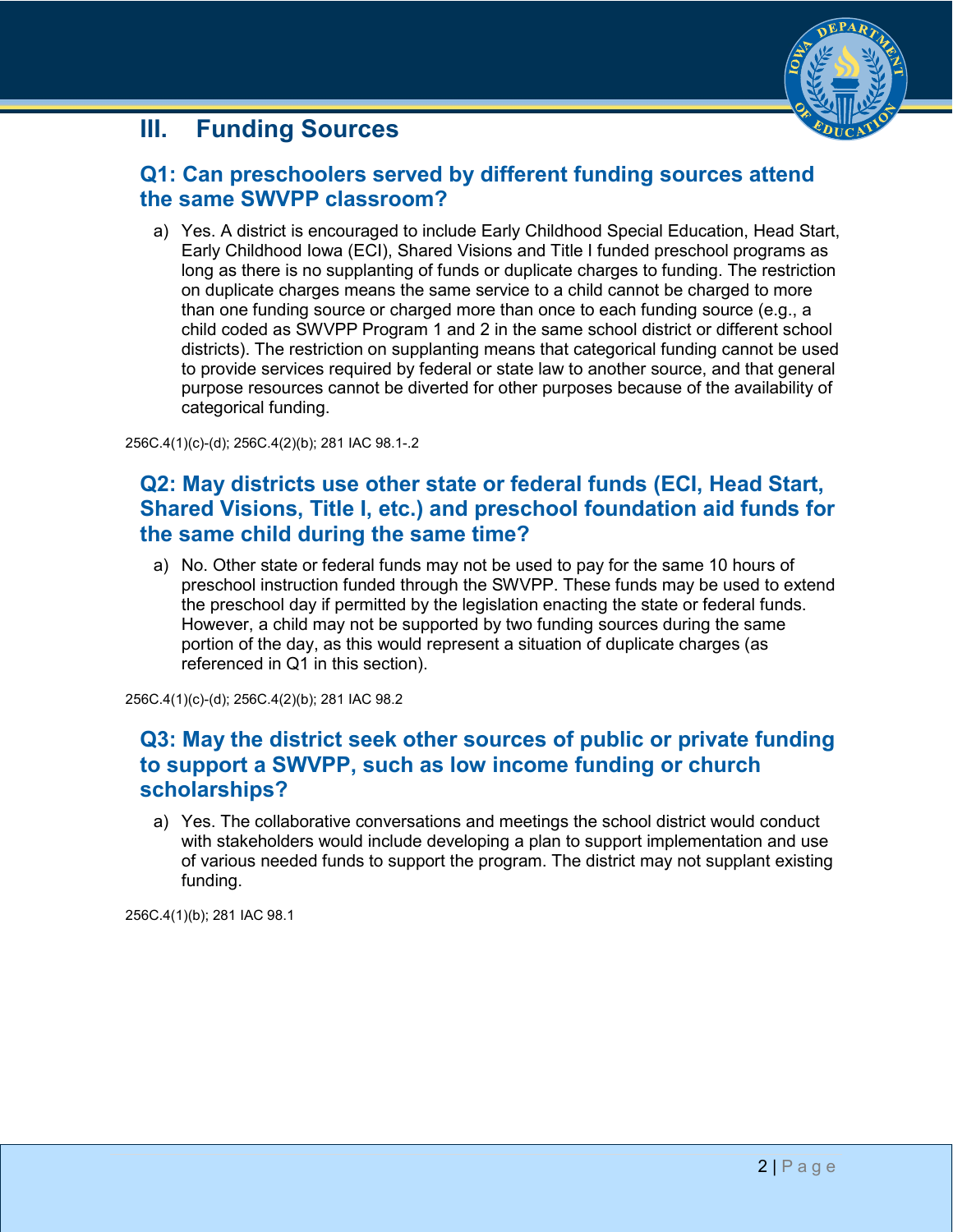

# **IV. Administrative Costs (School Districts) and Operational Costs (Private Provider)**

#### **Q1: What is the administrative cost percentage?**

a) The district is allowed to capture 5% of all funding generated (including funding generated by students attending community partner programs) for administrative costs. The community partner is allowed to capture 10% of the 95% generated per student participating in the community partner setting for administrative and operational costs. The district must document actual administrative costs and community partners must document actual administrative and operational costs.

256C.4(1)(g)-(h); 281 IAC 98.13(1)-(2)

### **Q2: What administrative and operational program costs can community partners cover?**

a) Activities related to keeping the physical plant open, comfortable, and safe for use and with keeping the grounds, buildings, and equipment in effective working condition would be permissive operations costs. These operating costs include the activities of maintaining safety in buildings, on the grounds, and in the vicinity of schools. Activities concerned with keeping the physical plant clean and ready for daily use are permissive. These include operating lighting and heating, ventilating, and air conditioning (HVAC) systems and doing maintenance or preventative maintenance on those systems. If the facility is used for multiple purposes, the costs permitted as operations costs from SWVPP funding would be limited to the space and time used for SWVPP. Also included in operation costs is the cost of a rental lease for non-district owned buildings (Used with all programs 100–900). Other permissible administrative costs include the costs of non-instructional technology, and school level program administration and clerical support provided directly to the SWVPP.

281 IAC 98.13(1); 281 IAC 98.13(2)

#### **Q3: May a district rent a building in the community using its 5% administrative costs?**

a) Yes. Iowa Code 256C**.**4(1)(e) allows preschool foundation aid funds to be used for this purpose. District expenditures for rent can also be accounted for in the PPEL fund or from SAVE if allowed by the district's revenue purpose statement.

256C**.**4(1)(e); 423F.3; 281 IAC 98.64(2)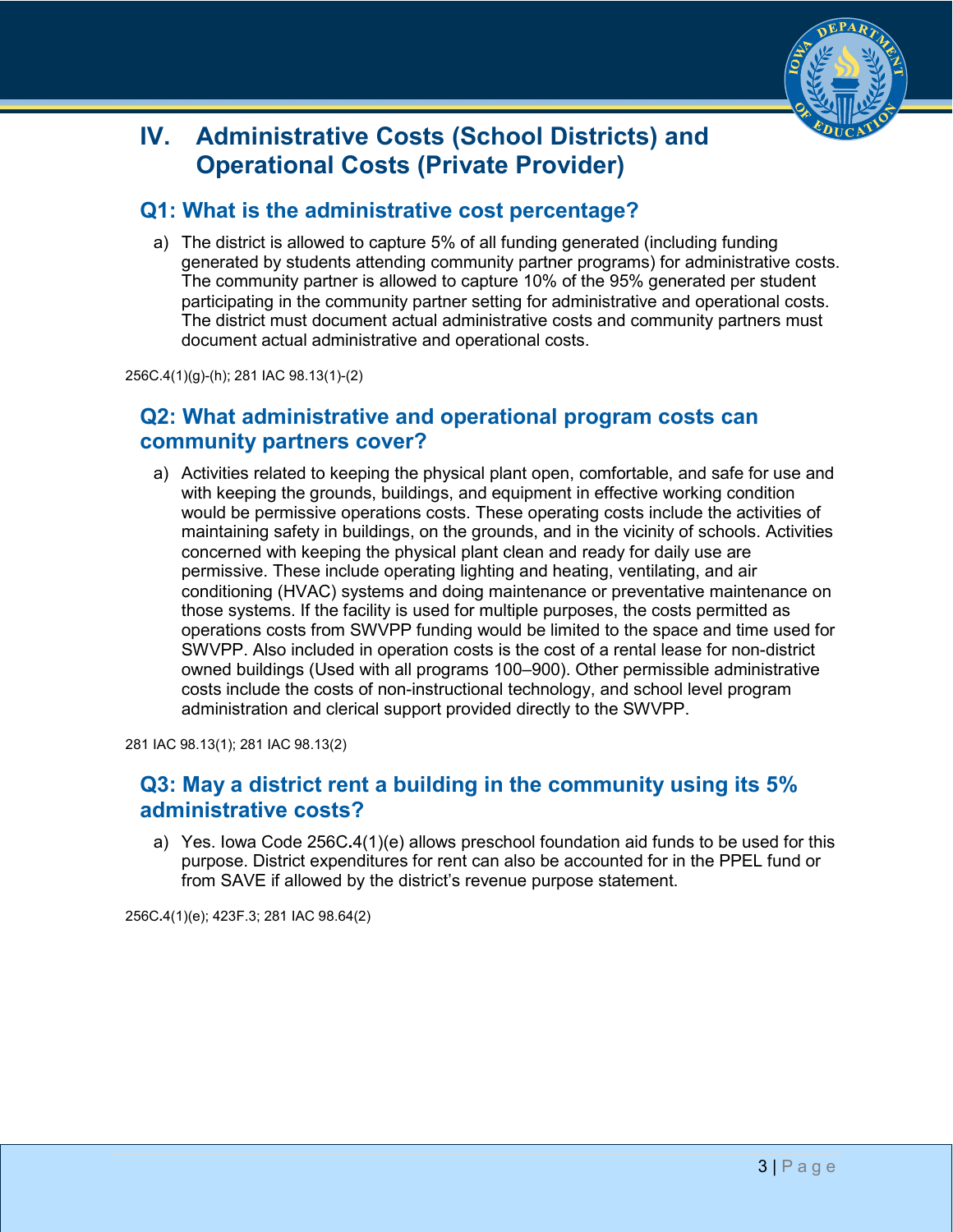

**Q4: Can we use the administrative funds to support a portion of salaries for early childhood family support program staff members, as they work with the families in our SWVPP classroom? They provide social work services, as well as educational parent support to SWVPP families.**

a) Yes. The portion of the cost of the staff members that represents the portion of that staff members' total time providing services exclusive to the SWVPP may be allocated to the SWVPP account as long as these are functions under 2100 to 2199 in Uniform Financial Accounting (UFA) and are not community service functions.

256C**.**4(1)(e)

#### **Q5: May special education funds be used to support a portion of a teacher's salary in a SWVPP classroom that also serves children with IEPs?**

a) If the teacher is properly endorsed to teach preschool children with and without IEPs, then the district should determine the approximate amount of time during a normal school day the teacher is working with children with IEPs to address their IEP goals. See also the first row of the [Special Education Allowable and Unallowable](https://educateiowa.gov/documents/special-education/2014/01/special-ed-allowable-and-unallowable-expenditures-chart)  [Expenditures Chart](https://educateiowa.gov/documents/special-education/2014/01/special-ed-allowable-and-unallowable-expenditures-chart) and various resources on the [Special Education Finance](https://educateiowa.gov/pk-12/school-business-and-finance/special-education/special-education-finance) web page.

256B

# <span id="page-3-0"></span>**V. Transportation**

#### **Q1: Can the LEA and its community partners use statewide preschool funds to pay for the transportation of children participating in the SWVPP?**

a) Yes, transportation costs for children participating in the SWVPP may be covered by SWVPP funds. SWVPP students may ride with other children to activities associated with the preschool program, such as transportation to or from a childcare center before or after the SWVPP program or on field trips associated with the SWVPP program, as well as regular bus routes. If the community partner is providing transportation or is contracting to have transportation provided, the community partner may use its SWVPP administrative and operation funds for the portion of the cost directly related to the SWVPP enrolled students. The school district may charge the portion of the transportation cost directly related to its SWVPP enrolled students to its SWVPP funding.

256C.3(h); 256C.4(1)(e); 256C.4.(1)(h)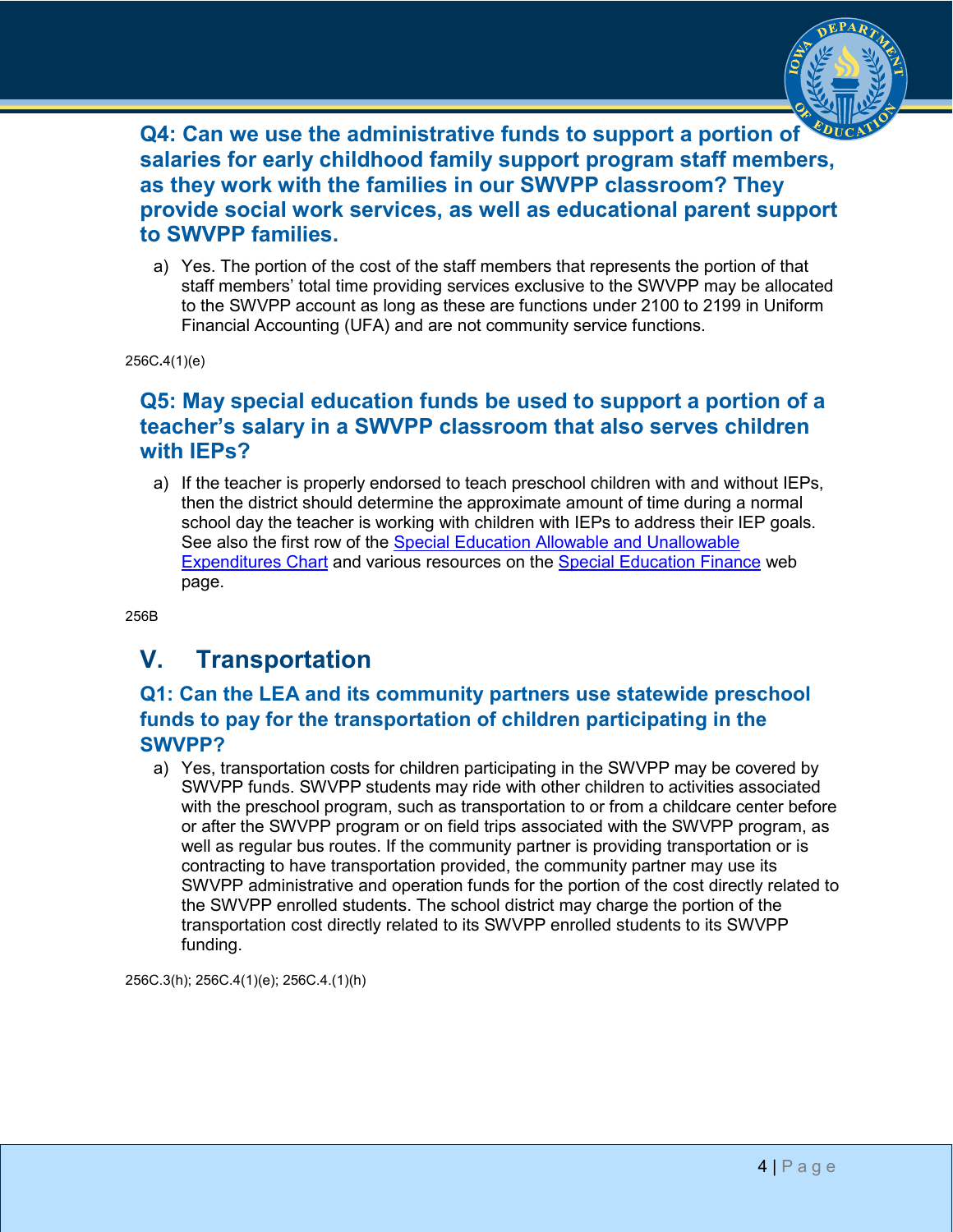

## **Q2: If the district provides transportation to the community partner site, may the district charge the partner from the partner's portion of the preschool foundation aid funds?**

a) Yes, this expenditure can be covered by the partner's funds. To clarify, the district may not simply retain funds for this purpose. Statute requires the district flow 95% of the funds generated by the students in the partner program to that partner program. The district will bill the partner for the mileage rate for the transportation of SWVPP children enrolled in the community partner's program, and the partner will timely pay the billing from its SWVPP funding.

#### **Q3: May preschool foundation aid funds be used to cover the cost of transportation, regardless of the route?**

a) Generally, yes. The provider may use its preschool foundation aid funds to cover transportation costs for SWVPP students in its center, whether transporting directly or contracting with the school district for this purpose.

However, there are exceptions:

- 1. SWVPP students without IEPs cannot ride a special education specialized bus route provided to eligible students pursuant to an IEP.
- 2. Any student participating in the SWVPP who has an IEP, was eligible to be included on certified enrollment, and is open enrolled out of the resident district is not eligible for transportation.
- 3. Regulations regarding buses crossing other districts' boundaries would apply.

## <span id="page-4-0"></span>**VI. Registration & Other Fees**

#### **Q1: Can the LEA (including community partners) charge an enrollment/registration fee?**

a) No. Iowa law regarding the SWVPP does not reference or define the term "registration fee." Charging supplemental fees that apply directly to the SWVPP enrolled students are local decisions. Districts may charge a fee similar to the fees charged for K-12 students, excluding tuition fees, if the fee is authorized by Iowa Code and directly applies to items actually used by the SWVPP students, *which were not required for the instructional program*. **Most, if not all, of the fees allowed by Code (for example, textbooks and eye and ear protective devices) would not be appropriate for preschool age children.**

See also: [Current Year Open Enrollment Handbook;](https://www.educateiowa.gov/pk-12/options-educational-choice/open-enrollment#Current_Handbook) [Tuition and Fees FAQ;](https://www.educateiowa.gov/sites/files/ed/documents/StudentFees-and-SchoolSuppliesFAQ3-25%2016.pdf) [August 2017 SLU](https://www.educateiowa.gov/documents/school-leader-update/2017/08/august-2017-school-leader-update) re: Fees; 256C.4(1)(e)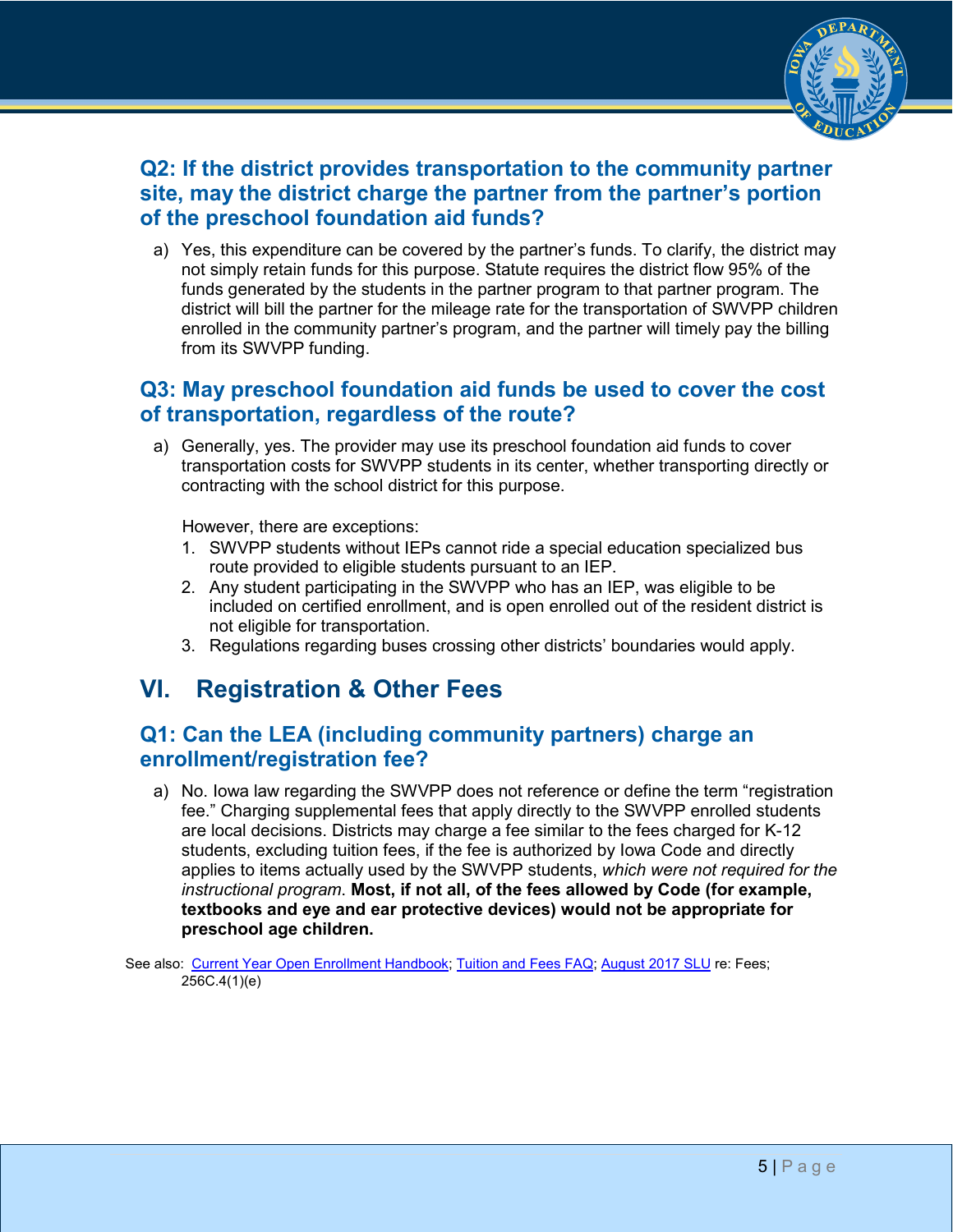

## **Q2: Based on the Allowable Fees chart, what fees specific to the SWVPP are allowable? Can the school charge parents of children participating in the SWVPP for other items/services?**

a) A school supplies fee (at cost) may be charged to parents if those supplies *are not necessary for or part of the instructional program*. However, most school supplies in a SWVPP would be a part of teacher-lead instruction and in that case could not be charged to parents.

See also[: Tuition and Fees FAQ;](https://www.educateiowa.gov/sites/files/ed/documents/StudentFees-and-SchoolSuppliesFAQ3-25%2016.pdf) [August 2017 SLU](https://www.educateiowa.gov/documents/school-leader-update/2017/08/august-2017-school-leader-update) re: Fees; 256C.4(1)(e)

### **Q3: May fees be charged to pay for SWVPP snacks? Can I require families to provide snacks during SWVPP instructional time?**

a) No. Fees may not be charged for costs that are necessary to meet program standards. Programs cannot require families to provide snacks during SWVPP instructional time; however, families may volunteer to donate items for snack. Preschool foundation aid funds may be used by approved local programs and community providers for food and beverages used by children in the approved local program.

256C.4(1)(e)

#### **Q4: Can a textbook fee be charged to SWVPP preschool participants?**

a) No, this is a permissive fee only for grades K-12.

See also: [Tuition and Fees FAQ,](https://www.educateiowa.gov/sites/files/ed/documents/StudentFees-and-SchoolSuppliesFAQ3-25%2016.pdf) [August 2016 SLU re: Fees](https://www.educateiowa.gov/resources/laws-and-regulations/legal-lessons/fees-0)

# <span id="page-5-0"></span>**VII. Tuition**

### **Q1: Can the LEA charge tuition for participation in the SWVPP?**

a) Districts participating in the SWVPP may not charge tuition for eligible 4-year-old children participating in hours referred to as SWVPP instructional hours. Districts must charge a fee or use other means available (e.g., scholarships) to support participation in childcare or non-SWVPP preschool instructional hours if extending the day by providing these types of services to wrap around the SWVPP program. In these cases, reasonable fees may be charged to cover only the remaining portion of the day and allowable supplemental costs that are not a part of the SWVPP program. The district cannot use preschool foundation aid funds in lieu of charging the actual cost of the childcare services. However, the district may use any excess funds it has in the SWVPP for expanding the instructional hours of the SWVPP program or to serve additional eligible children.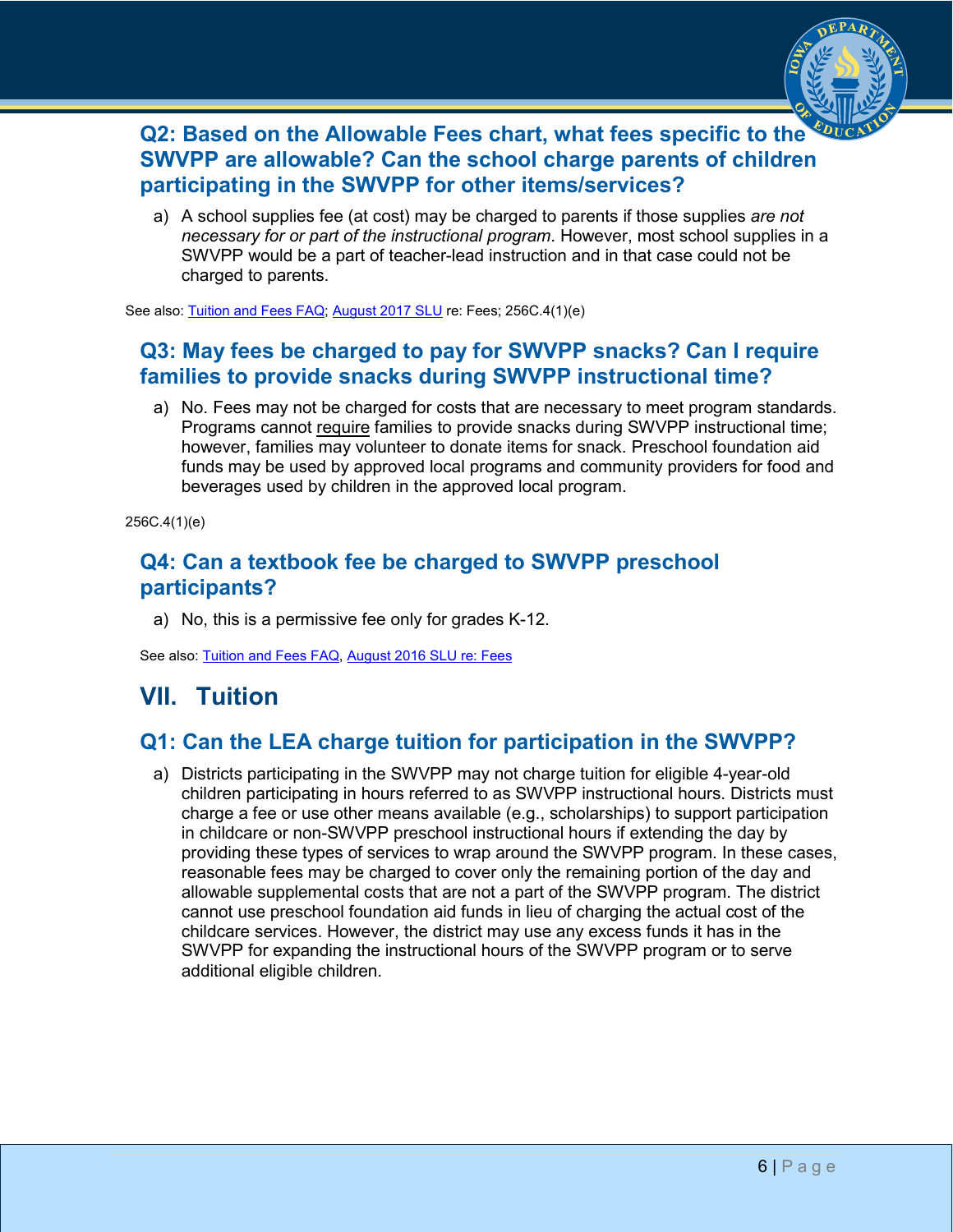

Example: An arrangement with two classrooms (1) a SWVPP classroom that serves two different groups of children between the morning and afternoon; and (2) a district enterprise preschool classroom that offers non SWVPP preschool hours for families, before or after SWVPP instructional hours. No tuition could be charged for 4-year-old children during SWVPP hours, but tuition may be charged for any who choose to participate in the enterprise preschool classroom that offers non-SWVPP hours.

256C.4(1)(e); 279.49; 281 IAC 98.75-.76

### **Q2: If a district's SWVPP is designed and communicated as more than 10 hours weekly, can a tuition fee be charged for the additional SWVPP hours?**

- a) No. The instructional time referred to as the SWVPP program must be free for eligible 4-year-old students. Enrollment is voluntary and the local district determines the number of hours per week the SWVPP is offered. The district cannot use any other district funds for the hours the district refers to as SWVPP instructional hours. Any available SWVPP funds may be used to support expanded SWVPP instructional hours.
- Example: A district offers 12 hours weekly, advertised and communicated as SWVPP classroom hours. No tuition may be charged for the additional two hours beyond the required minimum. The hours as a whole are being communicated as SWVPP hours and the additional two hours are not distinguished as non-SWVPP or enterprise programming.

256C.4(1)(e)

#### **Q3: If a district elects to offer programming separate from SWVPP in order to make available additional hours of service, such as enterprise preschool or child care, can a tuition fee be charged for these hours?**

a) Yes. Fees may not supplant other sources of funding to support children's participation in other programming. Families may opt to enroll in only SWVPP instructional hours and cannot be required to attend and pay for non-SWVPP instructional hours. If additional, non-SWVPP instructional hours will be offered as an enterprise, it is recommended that programs are clear at the time of enrollment if programming will be offered in addition to SWVPP instructional hours, and any associated fees.

279.49; 281 IAC 98.75-.76

#### **Q4: Can a district charge tuition fees for 3-year-olds, if space is available for their participation?**

a) Yes. If space is available, 3-year-old students may participate in a SWVPP session. Participation of a 3-year-old child in the preschool program should not be at the exclusion of an eligible 4-year-old. These children shall not be counted for state funding purposes. Tuition may be charged to support participation of 3-year-olds, but cannot supplant other funding.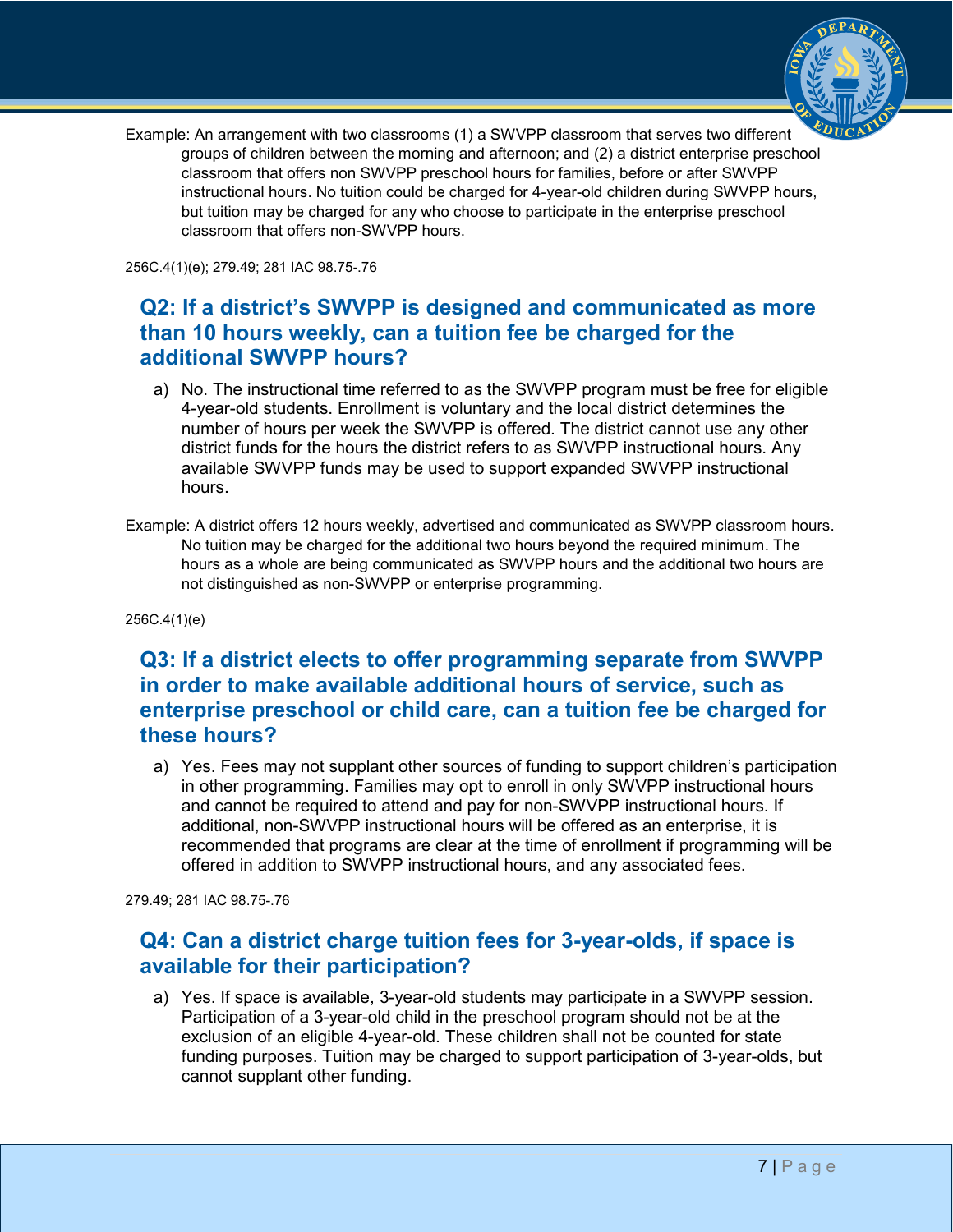

Additionally, preschool foundation aid funds, if available, may be used to pay the cost of attendance of a child younger than age 4; this is a local school district's board decision.

#### 256C.2(1); 256C.3(1)(b); 256C.3(3)(d)

#### **Q5: Can a district charge tuition fees for 5-year-olds, if space is available for their participation?**

a) Yes. If space is available, 5-year-old students may participate in a SWVPP session. Participation of a 5-year-old child in the preschool program should not be at the exclusion of an eligible 4-year-old. These children shall not be counted for state funding purposes. Tuition may be charged to support participation of 5-year-olds, but cannot supplant other funding.

Additionally, preschool foundation aid funds, if available, may be used to pay the cost of attendance of a child older than age 4; this is a local school district's board decision.

256C.2(1); 256C.3(1)(b); 256C.3(3)(d)

#### **Q6: What is the relationship between the school fee waiver rule and various preschool programs?**

a) Iowa Administrative Code chapter 281-18 provides for full or partial school fee waivers for children with low income or children in foster care.

For permissible fees associated with a four-year-old preschool program or a threeyear-old preschool program supported by state aid or property tax (e.g., special education), those fees must be waived for children and families of low income or in foster care.

For preschool programs that are not supported by state aid or property tax, such as a voluntary enterprise preschool program for three-year-old children, there is no funding source other than parent tuition payments or private funding; for that reason, those fees cannot be waived under Chapter 18.

281 IAC 18

## <span id="page-7-0"></span>**VIII. Partners**

#### **Q1: Are there examples of 28E agreements with a partner that could be shared?**

a) The Department does not collect copies of 28E agreements. Agreements are locally developed. Consult the school district's attorney for further guidance on the development of a local 28E agreement.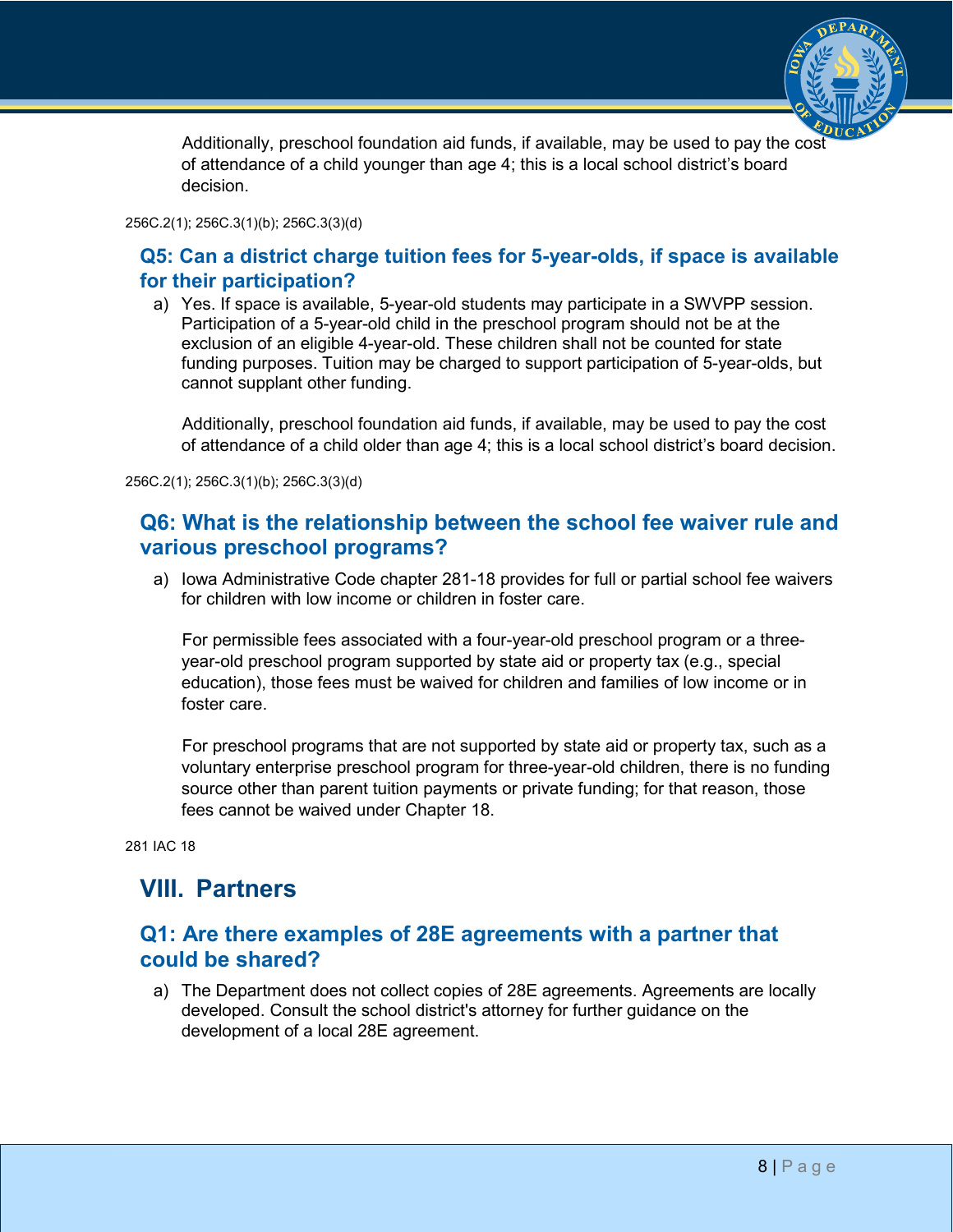

#### **Q2: If a SWVPP community partner uses district facilities, can the preschool funds provided to the community partner be used by the community partner to pay the district rent for the use of the district facilities?**

a) No. Although rent is an allowed expenditure from preschool foundation aid funds, in this case it would be supplanting. Preschool foundation aid funds are district funds, thus the district in essence would be renting its own space. Other costs, such as expenditures for custodial services, can be paid to the school from the community partner's administrative funds.

256C.1; 256C.4(1)(e); 281 IAC 98.13(3)

#### **Q3: May a community partner use administrative funds to pay itself if it is purchasing its own building?**

a) No. Purchase of a building is a capital expenditure, which is not a permissive use of preschool foundation aid funds.

281 IAC 98.2(5); 256C.4(1)(e)

#### **Q4: What if the community partner has funds that are not expended?**

a) If a community partner does not expend the full amount allocated, the remaining unexpended funds for a given fiscal year must be returned to the district annually at the close of the given fiscal year. The preschool foundation aid funds returned to the district remain categorical to the preschool program.

281 IAC 98.13(2)(b)-(c)

#### **Q5: How could one ensure the costs for special education services needed are addressed in agreements with community partners offering SWVPP?**

a) A community partner and district establish a contractual agreement regarding the shared responsibility of ensuring the implementation of a child's IEP, and the district is responsible for the costs incurred by the community partner, if any, for the provision of such services. The district is responsible for compensating the community partner for the actual costs necessary to provide special education services, supports, and supplemental aids in accordance with a preschool student's IEP. Allowable costs are the actual costs for special education and are individualized based on each student's IEP.

281.41.907(8)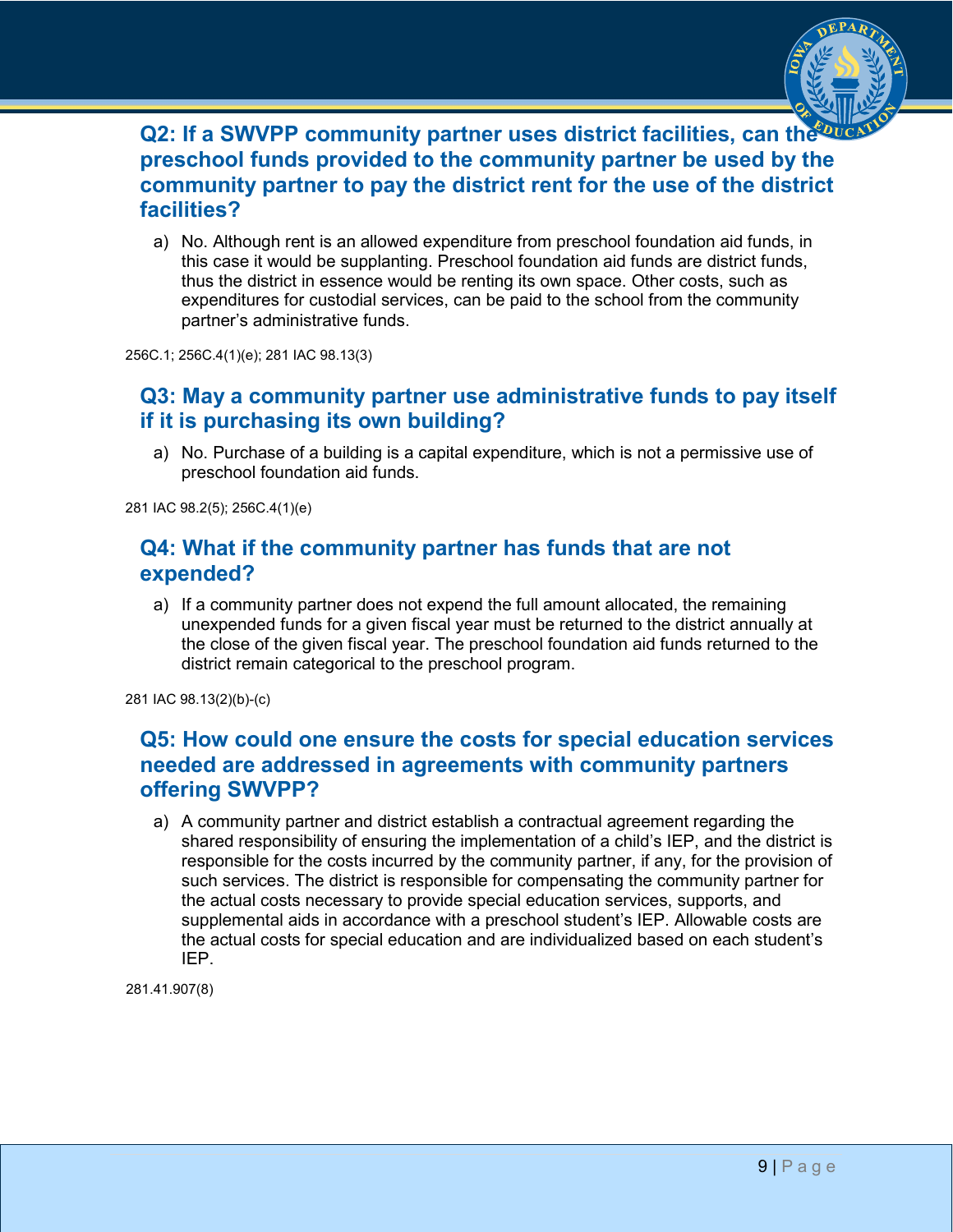

## **Q6: May the district contract with a community partner to provide a teacher for the community partner site?**

a) The district could provide the teacher directly for the SWVPP without contracting with the partner site. Remember, this is the district's program regardless of location, so the community partner's site would become that teacher's assigned classroom for that portion of his/her day.

## <span id="page-9-0"></span>**IX. Annual Calculations**

#### **Q1: What is the per student amount that the Department will be retaining this year?**

a) See the [School Business Alert](https://www.educateiowa.gov/pk-12/school-business-finance/financial-management/school-business-alerts) on the Department's website each July for the information related to the ensuing year.

### **Q2: What is the per child cost allocated to districts for the SWVPP?**

a) Districts receive fifty percent of the state foundation aid based on the certified enrollment count from the previous year.

256C.5(1)(c)

### **Q3: What is the formula for how preschool state aid is calculated?**

a) The formula for calculation of state aid is 0.5 x certified enrollment count of SWVPP students x the state cost per pupil. The state cost per pupil changes based on the supplemental state aid percentage for the given fiscal year.

256C.5(1)(d)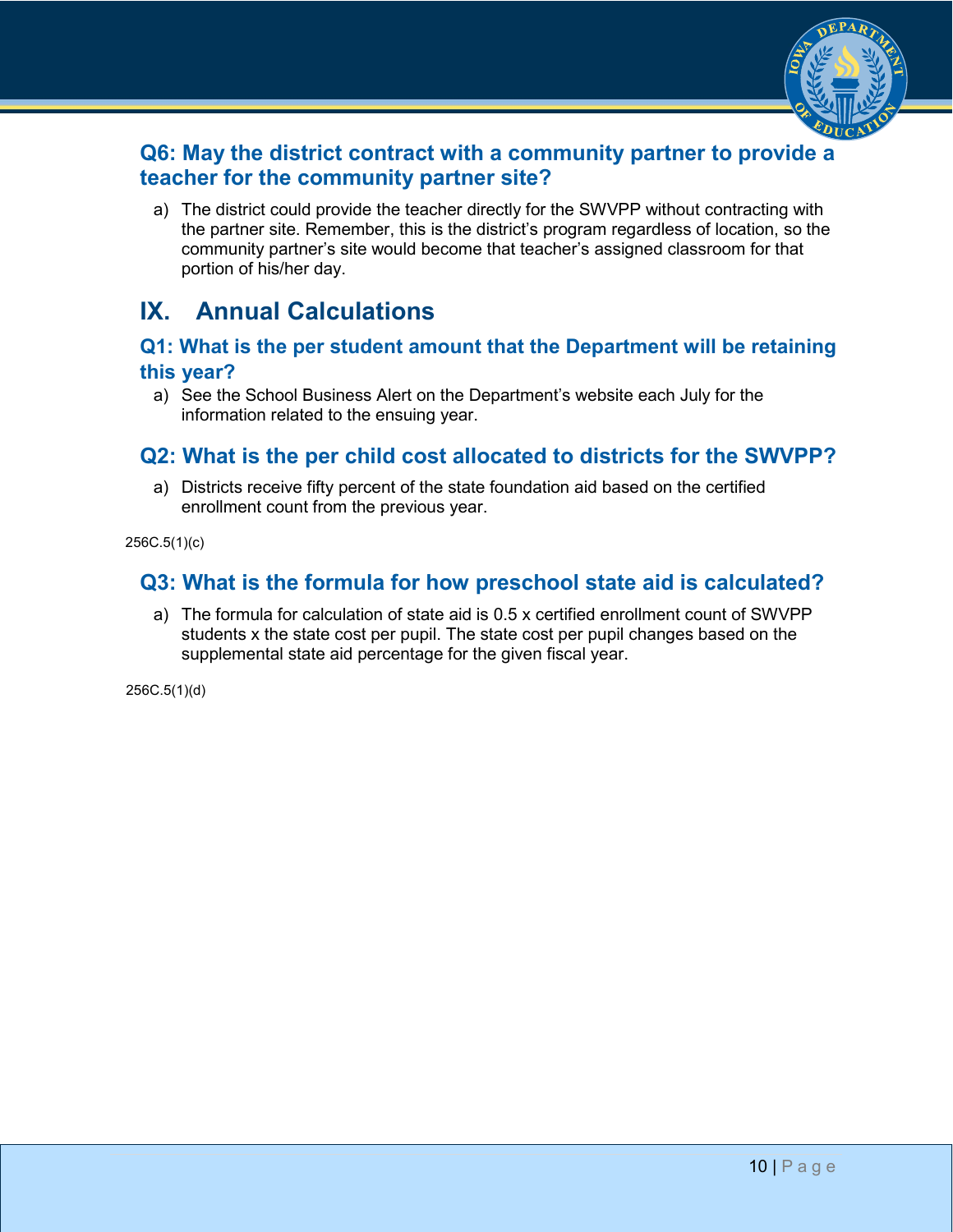## <span id="page-10-0"></span>**X. Improvements**



## **Q1: A preschool wants to update an existing playground, e.g., by constructing a concrete pathway for tricycles. Are these allowable expenditures from SWVPP funding?**

a) Yes. Approved local programs and community providers may use preschool foundation aid for "any purpose determined by the board of directors of the school district to meet standards for high-quality preschool instruction and for purposes that directly or indirectly benefit students enrolled in the approved program..." Determinations based on meeting standards for high-quality preschool instruction might be straightforward since the district had to determine which program standards it would follow when its program was approved (IQPPS, for example). However, making a determination of whether an expenditure provides "a direct or indirect benefit to students enrolled in the program" may be less so. It would be worthwhile for the local school district's board to establish the criteria it will use in making such decisions. The Department does recommend decisions made pertaining to this provision be consistent for all entities providing the district's SWVPP, including its community partners. If the district's board determines the proposed use aligns with 256C.4(1)(e), and approves the use for this purpose, it is appropriate for the full cost to be paid from this source. Since the funds in question are categorical, consideration must be given to 281 IAC 98.2(5), which states in part, that "expenditures from categorical funding shall be limited to direct costs of providing the program or service for which the funding was intended. A district could also use [PPEL](https://www.educateiowa.gov/pk-12/school-facilities/funding/physical-plant-and-equipment-levy-ppel) or [SAVE](https://www.educateiowa.gov/pk-12/school-facilities/funding/secure-advanced-vision-education-save) funds for purposes such as a concrete pathway for tricycles (located on district property). When the district's board determines such expenditures are an appropriate use of funds, including for community partners, it is recommended the agreement between the district and community partners be reviewed for the procedures related to such expenditures, in the event that a partnership dissolves.

256C.4(1)(e); 281 IAC 98.13(3)

#### **Q2: Can preschool foundation aid funds be used to build a fence?**

a) Yes. Fencing is required by program standards and would be an acceptable use of preschool foundation aid funding, based on approval by the local board of directors of the school district. The school district could also use PPEL or SAVE funds for this purpose, assuming the fence is located on district property.

IQPPS Criterion 9.6; 256C.4(1)(e)

#### **Q3: Can you claim paint for walls (we painted our room) and addition of bookshelves?**

a) Yes. The 5% administrative funds (district) or 10% private provider administrative and operational funds may be used for this purpose.

256C**.**4(1)(g)-(h)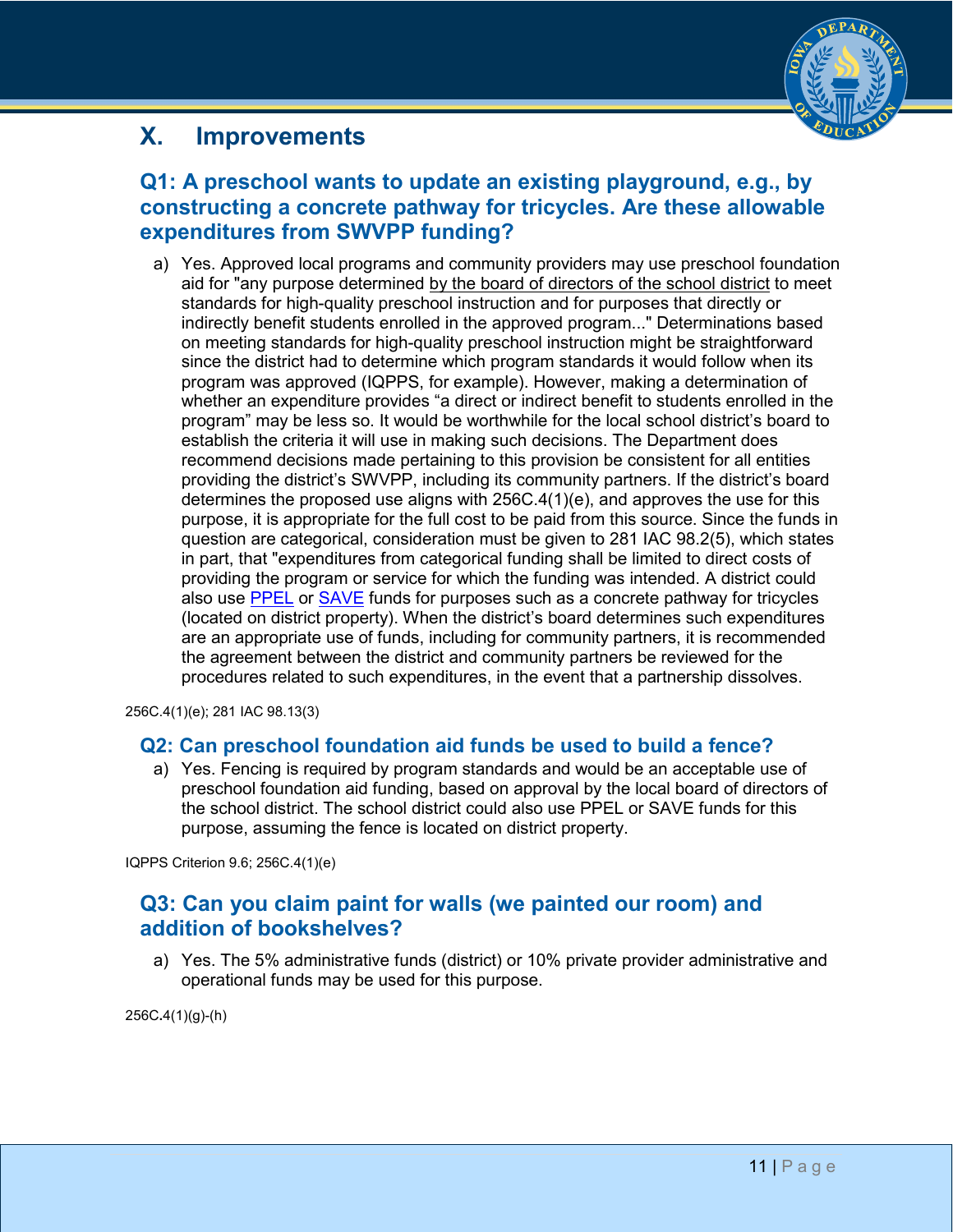

#### **Q4: May preschool foundation aid funds be used to remodel a local facility?**

a) No. Funds shall not be used for the costs of constructing or remodeling a facility in connection with the preschool program. This expenditure would not be an allowable cost from SWVPP for either a public school or a community partner. A district could use PPEL or SAVE funds for this purpose if the facility is owned by the district.

256C**.**4(1)(e); 281 IAC 98.13(3)

# <span id="page-11-0"></span>**XI. Expanding Capacity**

#### **Q1: If a district's SWVPP session(s) is/are at max capacity (i.e., 20 students in a session) and that district has a few extra 4-year-old students, can the district include those students in its established 3-year-old room?**

a) Yes. The district would report the 4-year-olds during certified enrollment in October and receive .5 funding for each 4-year-old in the next fiscal year. The district would not count and would not receive .5 funding for children who are 3 years old. The mixed age room would need to operate under one of the acceptable program standards (IQPPS, HSPPS, or NAEYC) and meet all SWVPP assurances. At no time may a classroom exceed the maximum group size based on SWVPP assurances and program standards.

256C.2; 256C.3(3)

#### **Q2: If a district enrolls 20 students within a session but only has funding for 9 students, and the session is 12 hours weekly, what guidance is there for the district or what would be some funding options for how to handle this scenario and how to grow the program to serve more students?**

a) The district could use carry-forward money or excess current funding to grow the program and to pay for additional hours beyond the minimum required. If funding is available to serve 20 students in the SWVPP, the district will report the 20 students served in the October count, which will generate 11 more 0.5 SWVPP funded slots for the following year. Other options to expand funding available to offer the SWVPP would include seeking other grants that are available for this purpose, soliciting donations, or fundraising.

Districts could elect to use available funds transferred to their new flexibility account (which could be from several original funding sources) for expansion of the SWVPP. See more information about the Flexibility Account on the [General Fund](https://educateiowa.gov/pk-12/school-business-finance/levies-funds/general-fund) web page.

298A.2(2)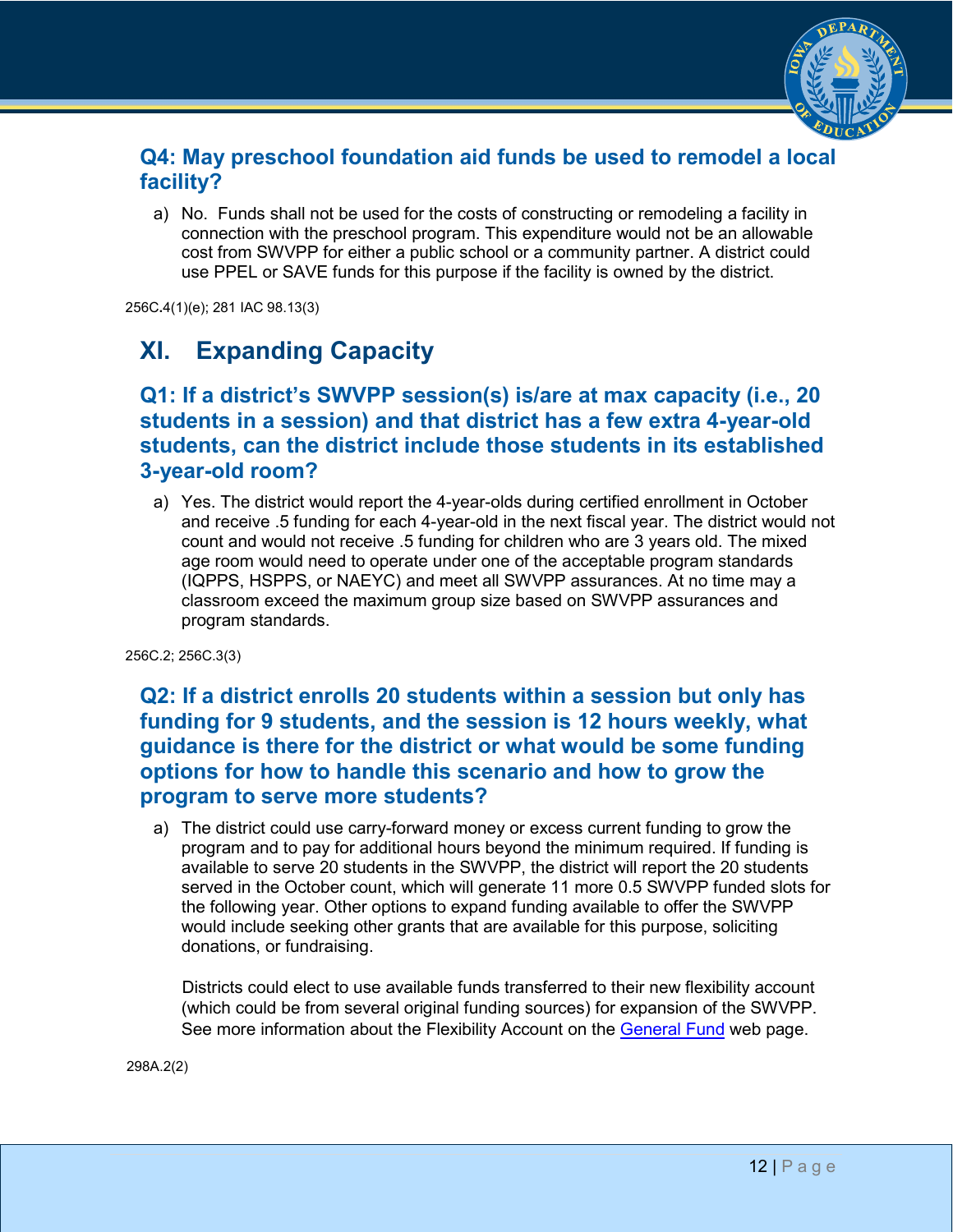

# <span id="page-12-0"></span>**XII. Other Uses of Funding**

#### **Q1: What should the district's focus be when allocating funds for the SWVPP?**

a) The focus should be on supporting the implementation of the SWVPP: allocating funds to ensure that the district meets the assurances and program requirements, such as an appropriately licensed teacher, staff to child ratio, and meeting program standards to increase access and opportunity for four-year-olds to attend quality preschool programs. Funds allocated to support the implementation of quality preschool programs are intended to address the purpose of the legislation.

281—98.13(1)

#### **Q2: May a district use preschool foundation aid funds to pay a paraeducator to get a paraeducator certificate or CDA?**

a) No. Although program standards include criteria for properly qualified assistant teachers, holding appropriate teacher assistant qualifications is a requirement for being employed in the position. Thus, fees associated with obtaining a paraeducator certificate or a CDA would be the personal cost of the employee.

#### **Q3: We would like to use statewide funding to train our preschool teachers and to provide materials for them to supplement their current curriculum and program. May we use preschool foundation aid funds to provide this professional development and materials for teachers?**

a) Yes, funds may be used to provide training and materials to SWVPP teachers. When community partners participate in this professional development, payment may be made by the community partner from its SWVPP funding. SWVPP funding could not be used for professional development of teachers who are not providing SWVPP instruction to eligible 4-year-olds.

256C.4(1)(e)

#### **Q4: Teachers are requesting additional materials to support the curriculum. May the district use carryover funds to purchase these materials?**

a) Yes, if these materials support instruction and enhance the curriculum of the SWVPP, this would be an appropriate use of instructional funds.

256C**.**4(1)(e)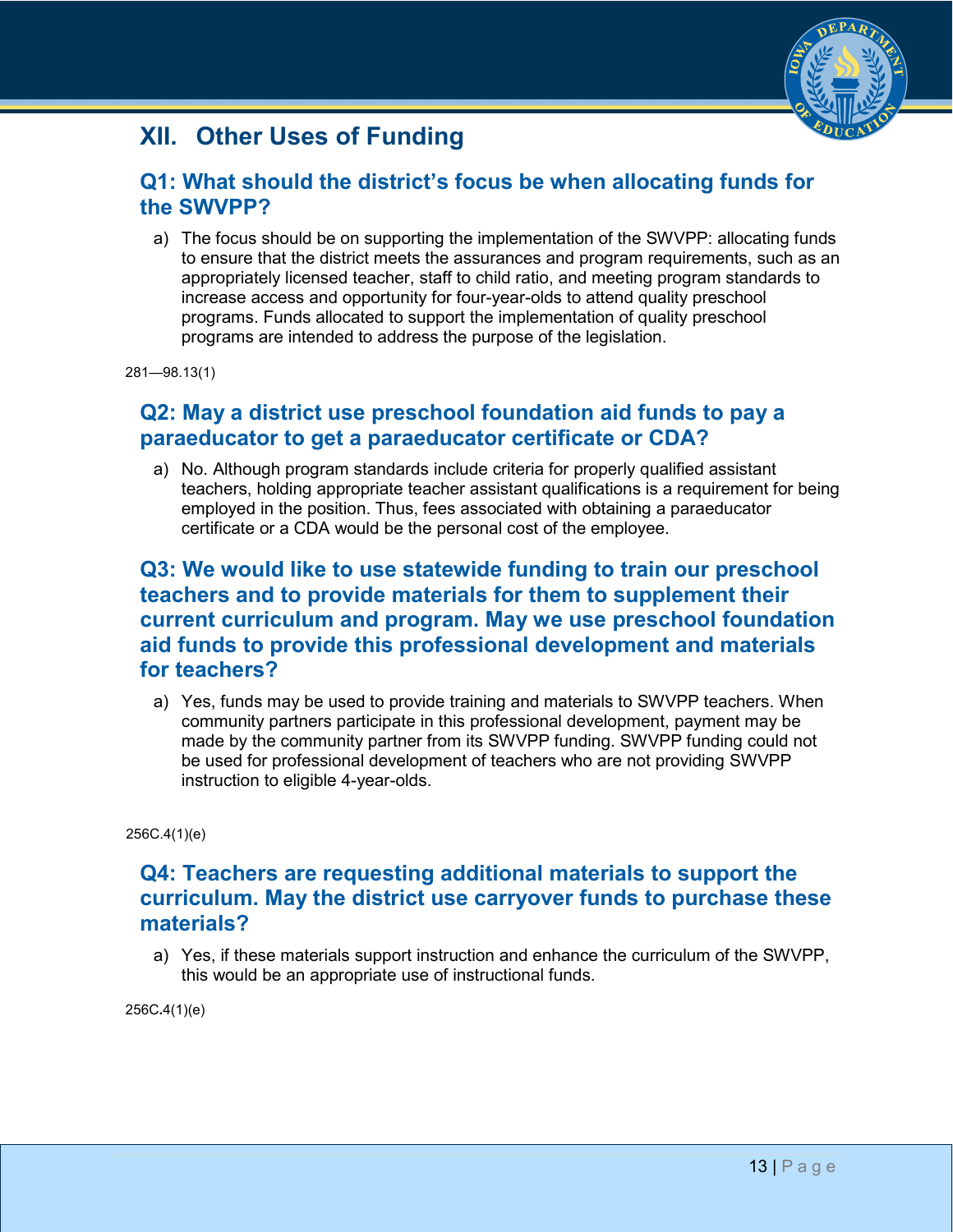

## **Q5: May I use preschool foundation aid funds to pay for snacks?**

a) Yes. Preschool foundation aid funds may be used by approved local programs and community providers for food and beverages used by children in the approved local program. Whether preschool foundation aid funds would be used for this purpose would be a decision of the local school district's board.

256C.4(1)(e)

#### **Q6: May I use preschool foundation aid funds to pay for meals?**

a) Preschool foundation aid funds may be used by approved local programs and community providers for food and beverages used by children in the approved local program but should not supplant other sources of funding for meals. Whether preschool foundation aid funds would be used for this purpose would be a decision of the local school district's board.

256C.4(1)(e)

#### **Q7: How may I use preschool foundation aid funds that are unexpended and unobligated at the end of the year?**

a) Preschool foundation aid that remains unexpended and unobligated at the end of a fiscal year shall be used to build the approved local program's preschool program capacity in the next succeeding fiscal year. This would exclude the portion of such unexpended and unobligated funding that the school district authorizes for transfer and deposit in the school district's flexibility account established under section 298A.2(2) if the statutory requirements for the use of such funding are met. See more information about the [Flexibility Account](https://educateiowa.gov/pk-12/school-business-finance/levies-funds/general-fund#Flexibility_Account) on the [General Fund](https://educateiowa.gov/pk-12/school-business-finance/levies-funds/general-fund) web page.

256C.4(1)(e)

#### **Q8: May a district or community partner use preschool foundation aid for non-SWVPP purposes within the school/center?**

a) No. Statewide Voluntary Preschool Program funds are considered categorical and must be used for SWVPP program expenditures. However, amounts can be moved to the district's flexibility fund at the end of a fiscal year as mentioned in Q7 of this section. See more information about the [Flexibility Account](https://educateiowa.gov/pk-12/school-business-finance/levies-funds/general-fund#Flexibility_Account) on the [General Fund](https://educateiowa.gov/pk-12/school-business-finance/levies-funds/general-fund) web page.

256C.4(1)(e)

#### **Q9: For what other purposes may I use preschool foundation aid funds?**

a) Preschool foundation aid may be used for purposes determined by the local board of directors of a school district that directly or indirectly benefit students enrolled in the approved local SWVPP program. Community partners should refer to the local school district's board regarding questions relating to the use of preschool foundation aid funds.

256C.4(1)(e)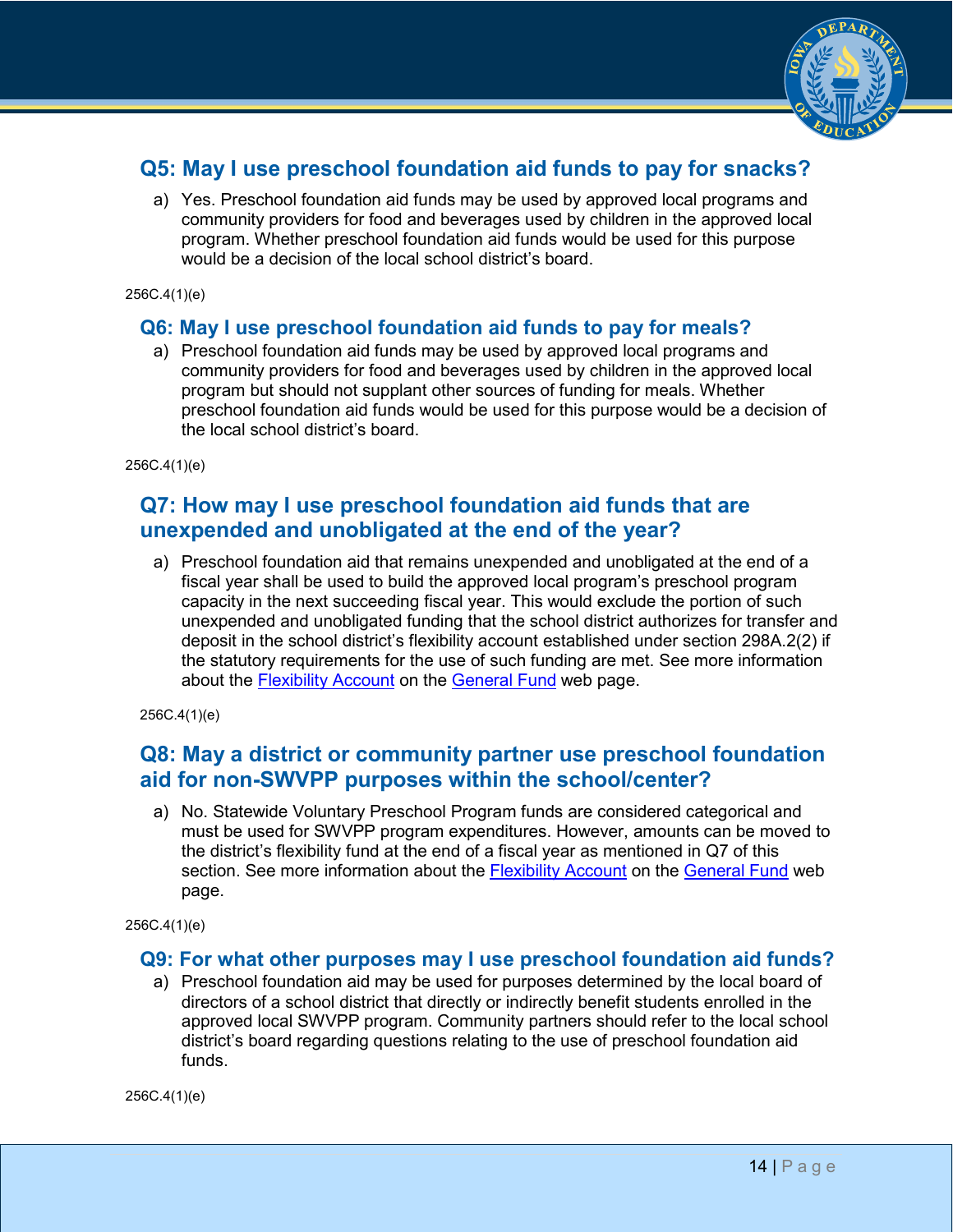## <span id="page-14-0"></span>**XIII. Enrollment**



**Q1: Can a student without an IEP enroll in the SWVPP in two districts? If a student attends two SWVPP sessions, each in different districts (one resident and one non-resident), who receives the SWVPP funding?**

a) A student without an IEP may enroll in the instructional program of more than one school district. Only the district in which the student attends first during the day/week may count the student as a SWVPP student to receive funding. A second district or its community partner could allow the student to attend its preschool program the same as it allows other students not eligible for SWVPP if space allows, but the funding for participation in this program must come from a source other than SWVPP and must not exclude other eligible students' participation in a single session. Once the child is enrolled in a program, compulsory attendance applies. Both programs are required to take and report attendance. Based on local attendance policies, either (or both) programs may not allow the child to continue participation.

256C.4(2)(b)

#### **Q2: Can a student enroll in the SWVPP in two sessions within the same district program?**

a) No, unless a different funding source is identified to support the student's participation in the second session and only as long as space allows. A child's participation in a second session should not exclude other eligible students' participation in a single session.

256C.4(2)(b)

#### **Q3: A district borders another state and preschool students are attending the preschool program who are residents of the other state. How does this work for funding?**

a) Students from out-of-state, with the exception of students who live on base on the Rock Island Arsenal, cannot be supported with preschool foundation aid funds. Those students by law must pay tuition. Only a four-year-old child who is a resident of Iowa may be counted for SWVPP funding. In addition, the out-of-state student cannot take a space in the Iowa program if there are eligible 4-year-old Iowa students for that available space in the SWVPP.

256C.3(1)(a), 256C.4(1)(a), 256C.4(2)(a)

#### **Q4: If a school district does not serve a child in the SWVPP this year, is the district able to count the child 1.0 when s/he attends kindergarten?**

a) Yes. Children who are attending kindergarten are counted as 1.0 even if they did not participate in the SWVPP.